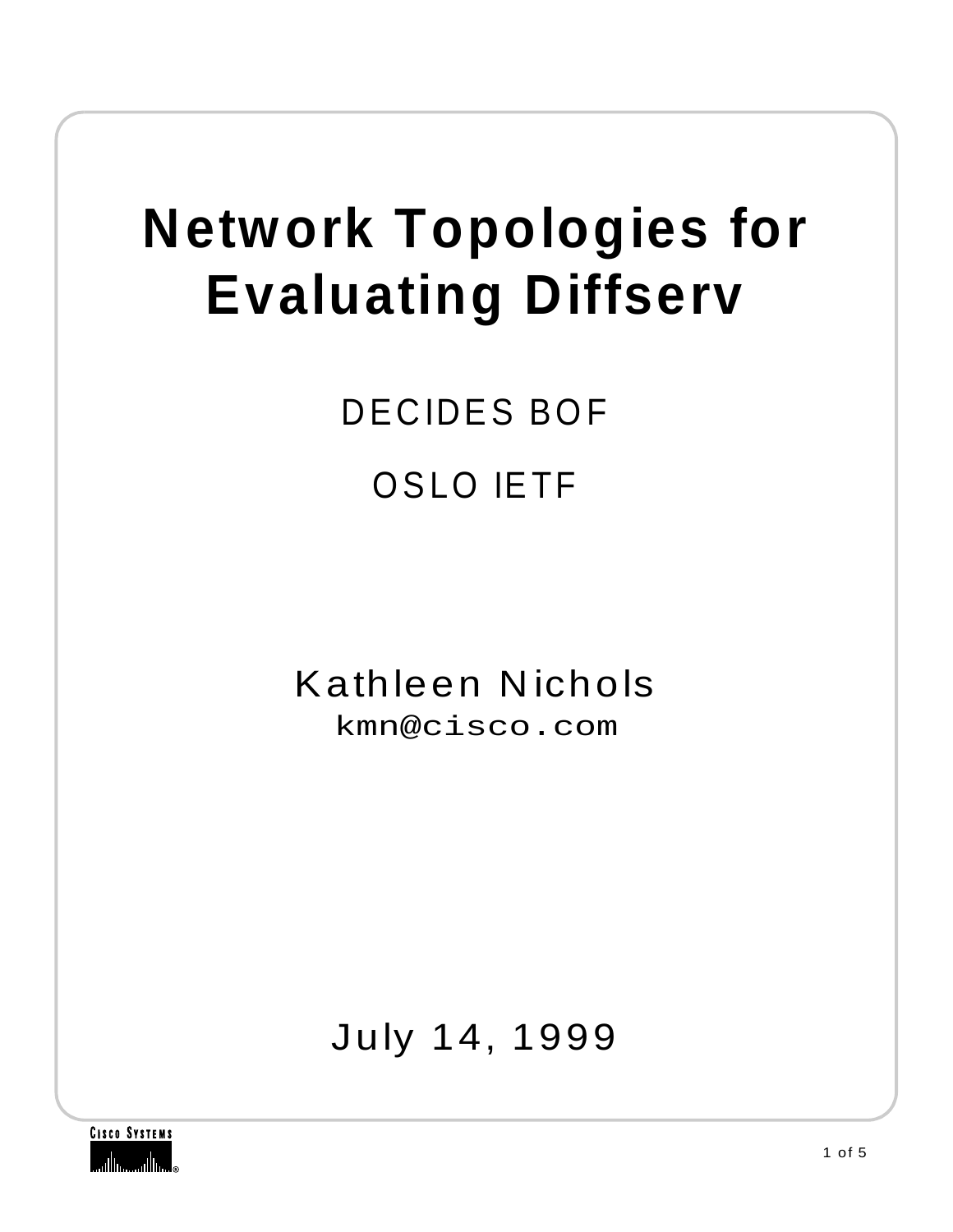## **Criteria (Multiple Choice)**

- **•** Ease of drawing
- **•** Ease of simulation
- **•** Validation of analysis
- **•** Exploration of the kinds of behavior expected to be observed in networks where diffserv is deployed

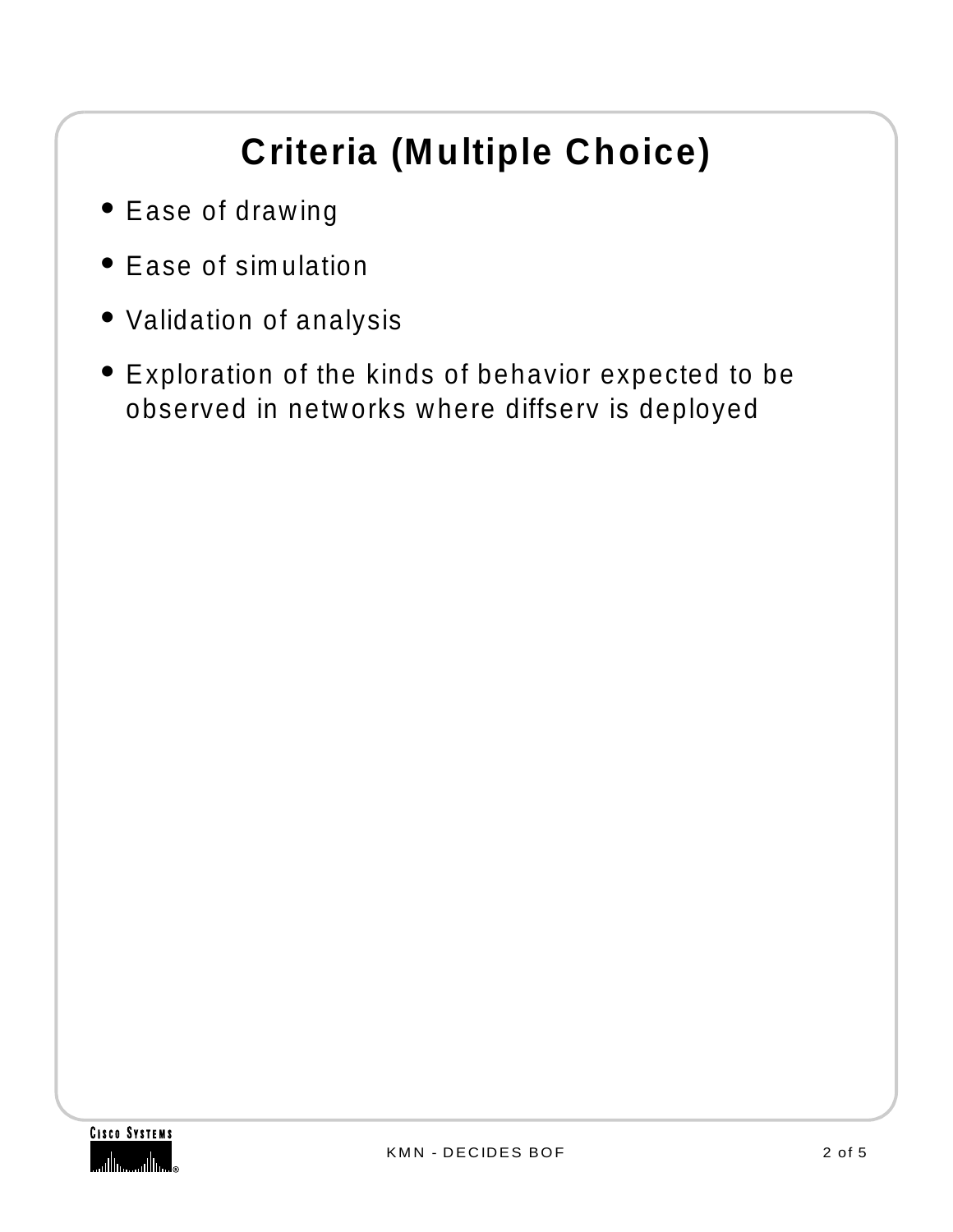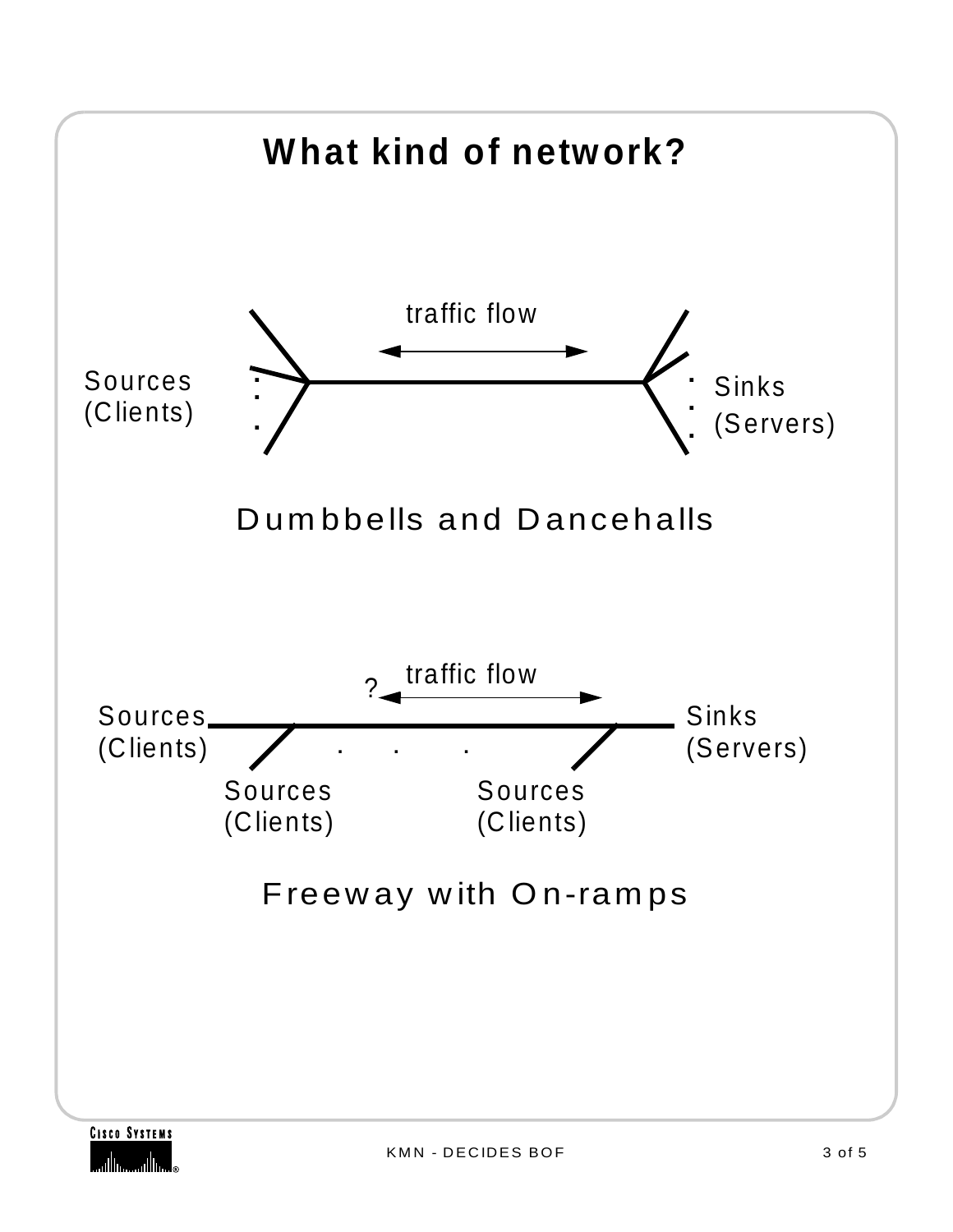